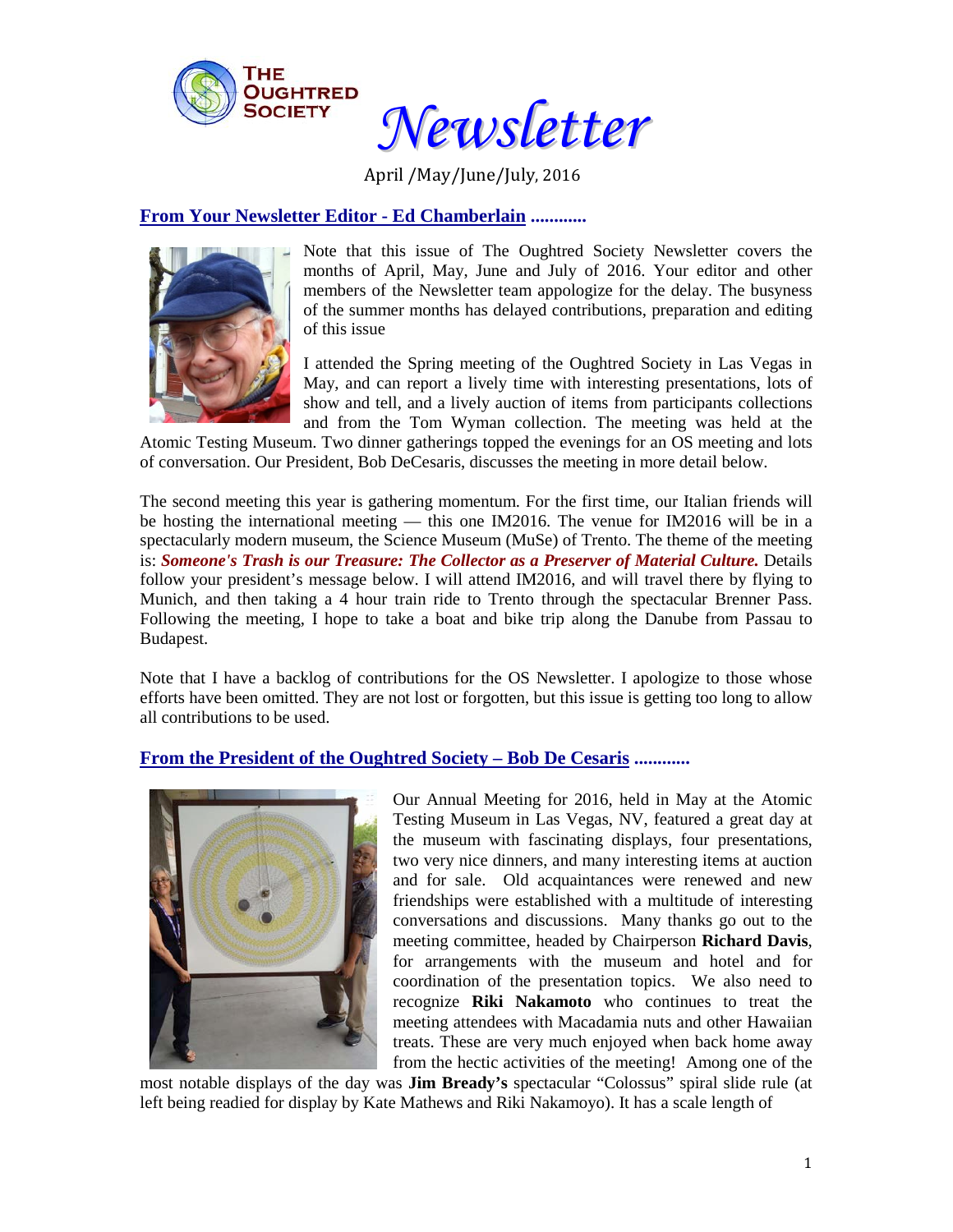*10,000 inches*, which featured six-place accuracy and would be right at home with today's 'steampunk' community. For those who might not be familiar with this term, steampunk refers to an alternative universe where steam-powered machinery and technology continued to develop to the present day in lieu of the electronics-based technology that did. Obviously in such a world, slide rules would still rule and every serious office would need a Colossus or two. …and the 102 story Bready Building in midtown Manhattan would feature the Colossus dirigible attached to its mooring mast.

### **Presentations for the day included:**

- "A Slide Rule Software Program" by **Peter Alfred,**
- "The Dempster/ Ross Slide Rule Mystery" by **Ed Chamberlain and Richard Davis,**
- "Very Different Slide Rules Types" by **Peter Holland,** and
- "The System Wern Slide Rule", by **Carl Wern.**

Peter demonstrated an interesting software program that emulated problem solving as a slide rule would, while Ed and Richard shed more light on the stunning similarities between the Dempster RotaRule and the Ross Rapid Computer. Peter Holland then covered a host of very diverse types of slide rules that can be found in pencils, tablets, and in many other guises not commonly known in the US. Finally, Carl Wern highlighted the ABC System Wern circular slide rule that he developed with his brother in the 1960s, covering its unique feature of providing the position



**System Wern Circular Slide Rule**

of the decimal point in calculations. He also brought several scarce examples to the meeting for display and sale. Note that Carl and his brother traveled from their home country of Sweden especially for this meeting. We thank Carl for donating several examples of this slide rule to the Oughtred Society.

The reader may purchase a System Wern by contacting Ed Chamberlain edwin chamberlain@valley.net for payment and shipping details. Cost in US and Canada is \$60 including postage and insurance. To Europe and elsewhere the cost is \$70. All proceeds go to the Oughtred Society's Education Fund.

Debbie Douglas, who could not be present due to commitments celebrating MIT's 100 Year Anniversary of the current site in Cambridge, MA, forwarded a presentation expressing her sincerest appreciation for the Oughtred Society's efforts at cataloguing, packing, and shipping the rules that were donated from the Thomas Wyman Collection to MIT Museum.

The meeting also featured at auction over 70 pieces from the Thomas Wyman Collection. These slide rules were the second part of the Wyman collection sold at an OS meeting, the first part being sold at IM2015 in California. Some of the more interesting items that were sold at the meeting from the collection included:

| Boxwood, four side, two slide excise rule, marked *TC* 1727             | \$810.00 |
|-------------------------------------------------------------------------|----------|
| Boxwood, four side, three slide excise rule by J. Gilbert               | \$710.00 |
| Boxwood, four side, two slide excise rule, no maker's name              | \$250.00 |
| Boxwood, two-piece Brannan's rule, no maker's name                      | \$400.00 |
| <b>Boykin RotaRule, excellent condition</b>                             | \$200.00 |
| Ross Precision circular slide rule (missing cursor on small slide rule) | \$380.00 |

#### **Sales Highlights from the Thomas Wyman Collection, Part 2 (Las Vegas, May 2016)**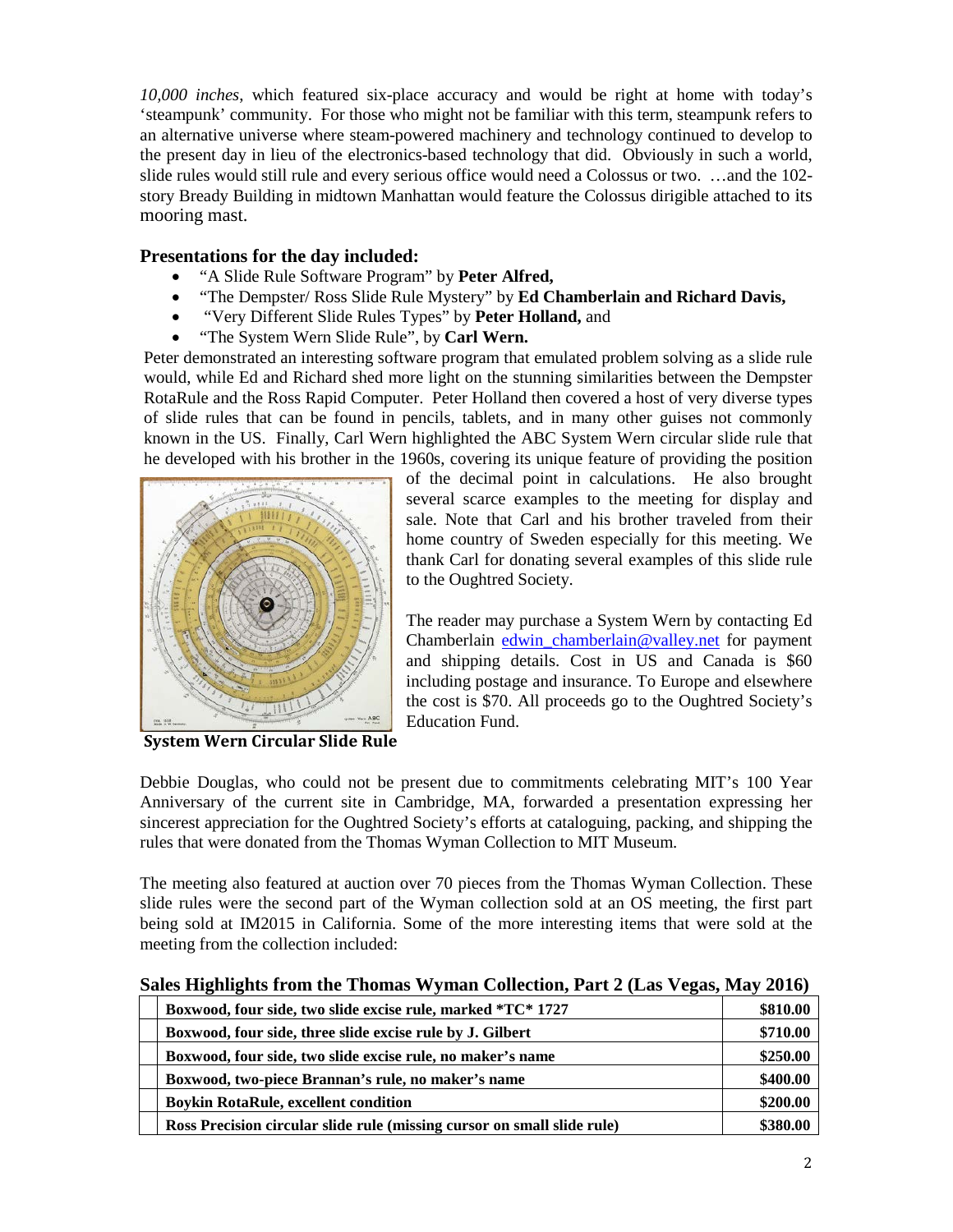| Hudson's Horsepower Computing Scale, boxwood rule, by WF Stanley             | \$260.00 |
|------------------------------------------------------------------------------|----------|
| Keuffel and Esser Graphical Slide Rule, with four additional slides, in case | \$320.00 |
| Four fold rule with Gunter's Scale, by J.B. Morris                           | \$660.00 |
| Four fold rule with Gunter's Scale, by J. Aston                              | \$510.00 |

**Election of Oughtred Society Officers** The election of officers for 2017 was held during the meeting. **Bob De Cesaris (President), Kate Matthews (Vice President and Recording Secretary)** and **Clark McCoy (Membership Secretary and Treasurer )** were each re-elected to their current positions.

**Collection dispersal and storage updates** We have noted that founding member **Bob Otnes** moved to an assisted living facility in April. Bob has requested that the Oughtred Society assist in the disposition of many pieces from his collection. The Otnes collection must be packed and moved to our new and expanded Oughtred Society storage area during this summer so that Bob's home can be made ready for sale. A request is being made for volunteers in both Palo Alto and in the Sacramento areas for assistance. Details on executing the move are being developed and will take place in the July to September timeframe. Direct calls of members in the area are being made for volunteers; please contact Bob De Cesaris [<robert.g.de.cesaris@intel.com>](mailto:robert.g.de.cesaris@intel.com) or Clark McCoy [<clarkmccoy2@comcast.net>](mailto:clarkmccoy2@comcast.net) if you are interested in assisting with this important move.



**Inside the Oughtred Society's new and expanded storage facility in Roseville CA. A big thank you to Clark McCoy for finding and setting up this facility, and for moving our OS materials (archives of journals, donated slide rules, etc.) there, and for getting everything ready for storage of the Otnes collection and for yet unsold or gifted items from the Wyman collection.**

We have continued to make good progress in logging and dispositioning the very extensive Thomas Wyman collection. In addition to the 70-plus pieces offered at our Annual Meeting in May, an additional 32 pieces have been sent to David Stanley Auctions in UK, for inclusion in their upcoming September International Auction. These pieces consist primarily of early Coggeshell- and Routledge-type folding rules and other interesting related tools, including elaborate inclinometers, dividers, and levels, which Tom had collected over the years. Look for them in the upcoming David Stanley International Auction scheduled for 24 September 2016 at [<http://www.davidstanley.com>](http://www.davidstanley.com/).

All DVD's and literature related to the Curta Book, which Tom was authoring, have also been located; this information is being compiled and will be shared with interested parties in the near future. **Clark McCoy** has also continued his diligent effort at scanning and logging additional items from the Wyman Collection for the Archive of Collections database (found on the OS website). The on-line collection of thumbnail pictures continues to increase as a unique record of a unique collection. Be certain to check the updated collection at the link:

[<http://osgalleries.org/collectors/wyman/wyman.cgi>](http://osgalleries.org/collectors/wyman/wyman.cgi).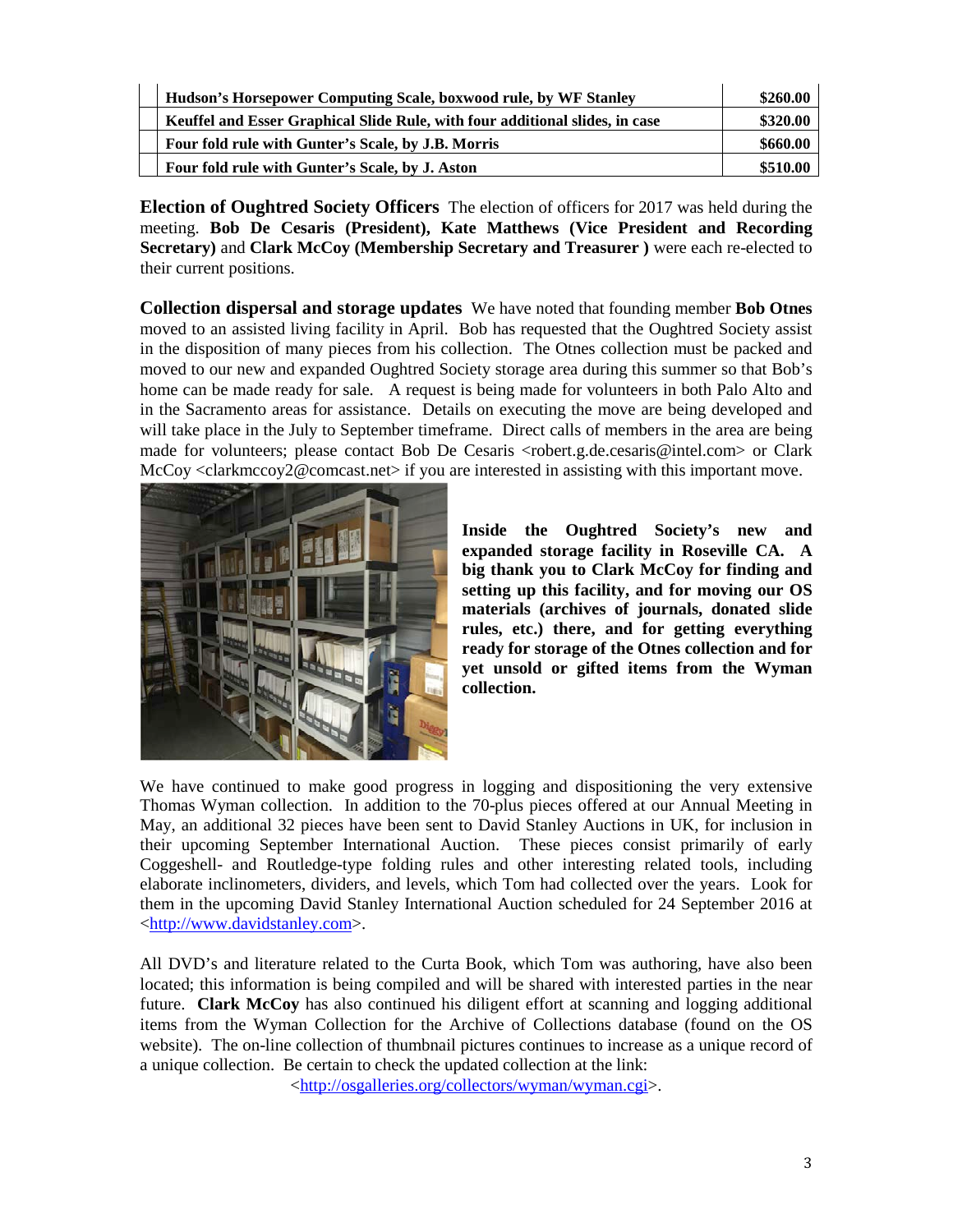And again, we must thank the members who initiated the site and continue to work to update it-- **Clark McCoy**, **Rod Lovett, Richard Davis,** and **Ted Hume**. You all certainly have our continued gratitude and thanks!



On a somber note, we honor the passing of Colin Barnes, founding member of the United Kingdom Slide Rule Circle (UKSRC) and one of the key members in establishing the UKSRC Collection at TNMOC, The National Museum of Computing located at Bletchley Park in the UK, site of IM2012. Colin has been a part of the international slide rule collecting community for over 30 years, with his significant contributions recognized both as a Fellow of the Oughtred Society and as an OS Award recipient. Additional information can be found at the TNMOC site [http://www.tnmoc.org/news/notes-museum/colin-barnes-1940-2016.](http://www.tnmoc.org/news/notes-museum/colin-barnes-1940-2016)

Colin's collection is being dispersed by the UKSRC. You can find a listing of the slide rules up for sale at **<http://uksrc.org.uk/asandwhen.html>**

## *Reported by Bob De Cesaris with Ed Chamberlain*

## **FINAL ANNOUNCEMENT: International Meeting of Historical Calculating Instruments – IM 2016.............**

# **IM 2016 Someone's Trash is Our Treasure**

*The Collector as a Preserver of Material Culture* September 16th - 18th, 2016 MUSE Science Museum, Trento, Italy <www.im2016.eu - www.muse.com>

## **The Meeting**



Organization: Nicola Marras - Wolfgang Irler

Nicola Marras and Wolfgang Irler, Italian members of the Oughtred Society, are pleased to welcome you to the 22nd International Meeting of Collectors of Historical Calculating Instruments, being held September 16th - 18th, 2016 at the MUSE Science Museum in Trento, Italy. A museum such as this would not be complete without a display of dinosaur bones. It would also be incomplete without a display of old calculating devices, for these are the fossils of more recent times!

This invitation is directed to all collectors of slide rules and other calculating instruments. Anyone, a member of a collector's organization or not, is more than welcome to attend. Apart from the surrounding alpine scenery, the newly built Science Center, MUSE, designed by Renzo Piano, attracted more than half a million visitors last year. With the display of numerous mathematical devices (and dinosaur bones) this museum will be the principal meeting site for IM2016. European and overseas participants can expect to attend a concentrated scientific program.

As in previous IM's, you are invited to put your "One-Off's" on display and bring items for auction at this event. A calculating instrument is a One-Off when: only one of them is thought to exist, it is a prototype, it is hand-made or there is another reason for showing it.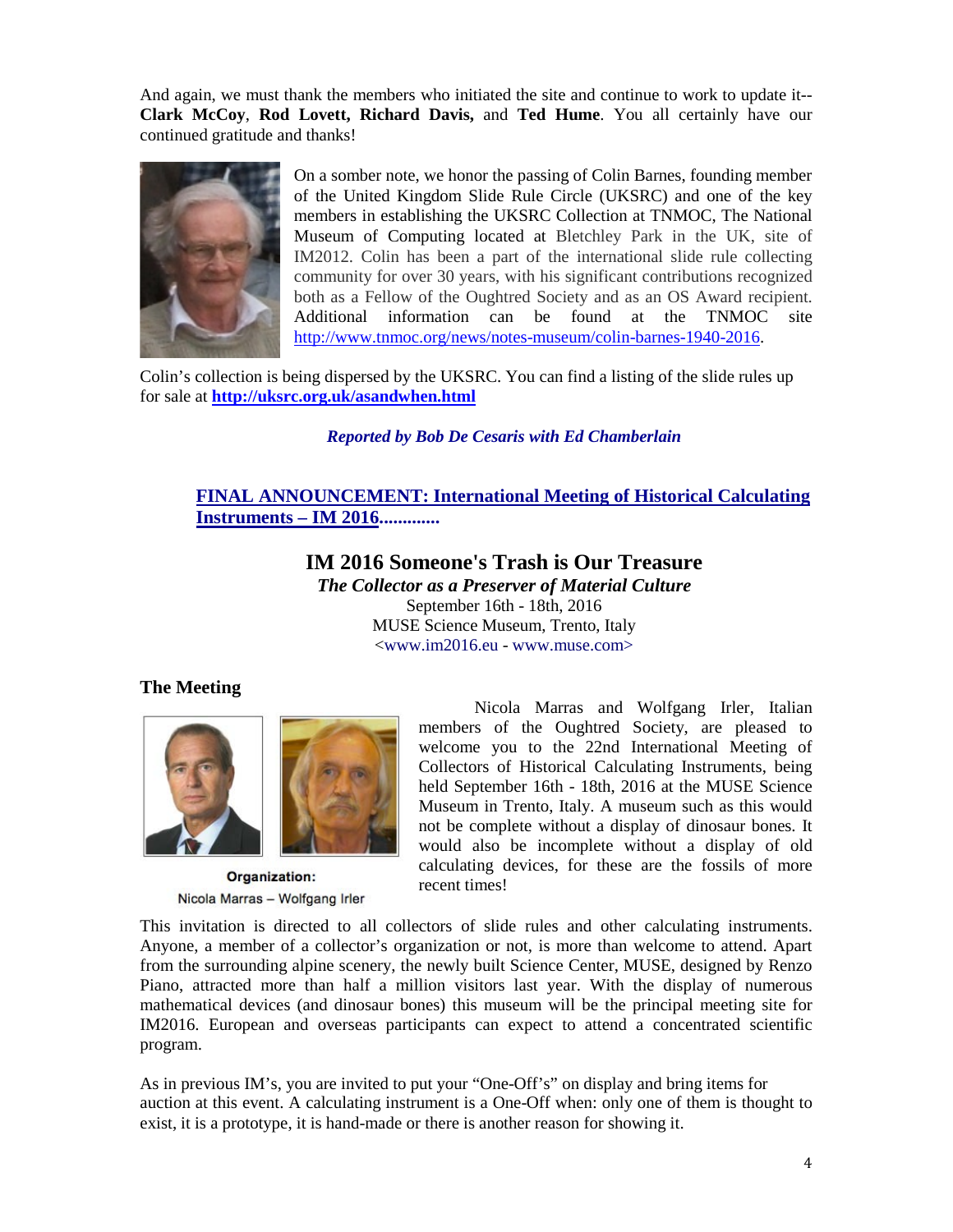The IM2016 proceedings will be a bound book, included in the registration fee. Additional copies will be for sale, as supplies last. The proceedings will be also distributed to all conference participants on a USB key.

The call for papers is closed, but you can still register to attend as a participant. Book at [<www.im2016.eu>](http://www.im2016.eu/)



**MUSE Science Museum in Trento**

**The Schedule of Events:**

#### **Thursday, September 15, 2016 – Arrival Day – Trento NH Hotel.**

- 18:00 Gathering in the NH Hotel for the members that have arrived. Visit to the Irler's Collection of Calculators.
- 20:00 Individual dinner.

#### **Friday, September 16, 2016 – IM 16 Meeting – Trento NH Hotel.**

- 09:00 12:00 Registration/Meet and Greet. Visit to the Irler's Collection of Calculators.
- 12:30 13:30 Individual Lunch.
- 14:00 15:15 Opening of IM2016.
- 15:15 15:30 Break, coffee at the bar.
- 15.30 16:30 Paper Sessions.
- 16:30 19:00 One-Off's display and swap market.
- 20:00 Individual dinner

Spouse/Partners tour during Friday.

#### **Saturday, September 17, 2016 – IM 16 Meeting – MUSE Science Museum**

08:30 Meeting point in front of the MUSE (3 minutes walking from NH Hotel, 10 from Trento center).

- 09:00 10:30 Paper Sessions.
- 10:30 11:00 Coffee Break.
- 11:00 12:30 Paper Sessions.
- 12:45 13:45 Lunch.
- 14:00 15:30 Paper Sessions.
- 15:30 16:00 Coffee Break.
- 16:00 17:00 Paper Sessions.
- 17:00 17:30 Announcement of Oughtred Society Awards and closure.
- 19:30 Gathering in front of the NH Hotel and transfer to restaurant.
- 20:00 Dinner Banquet at restaurant.

Also Spouse/Partners tour during Saturday.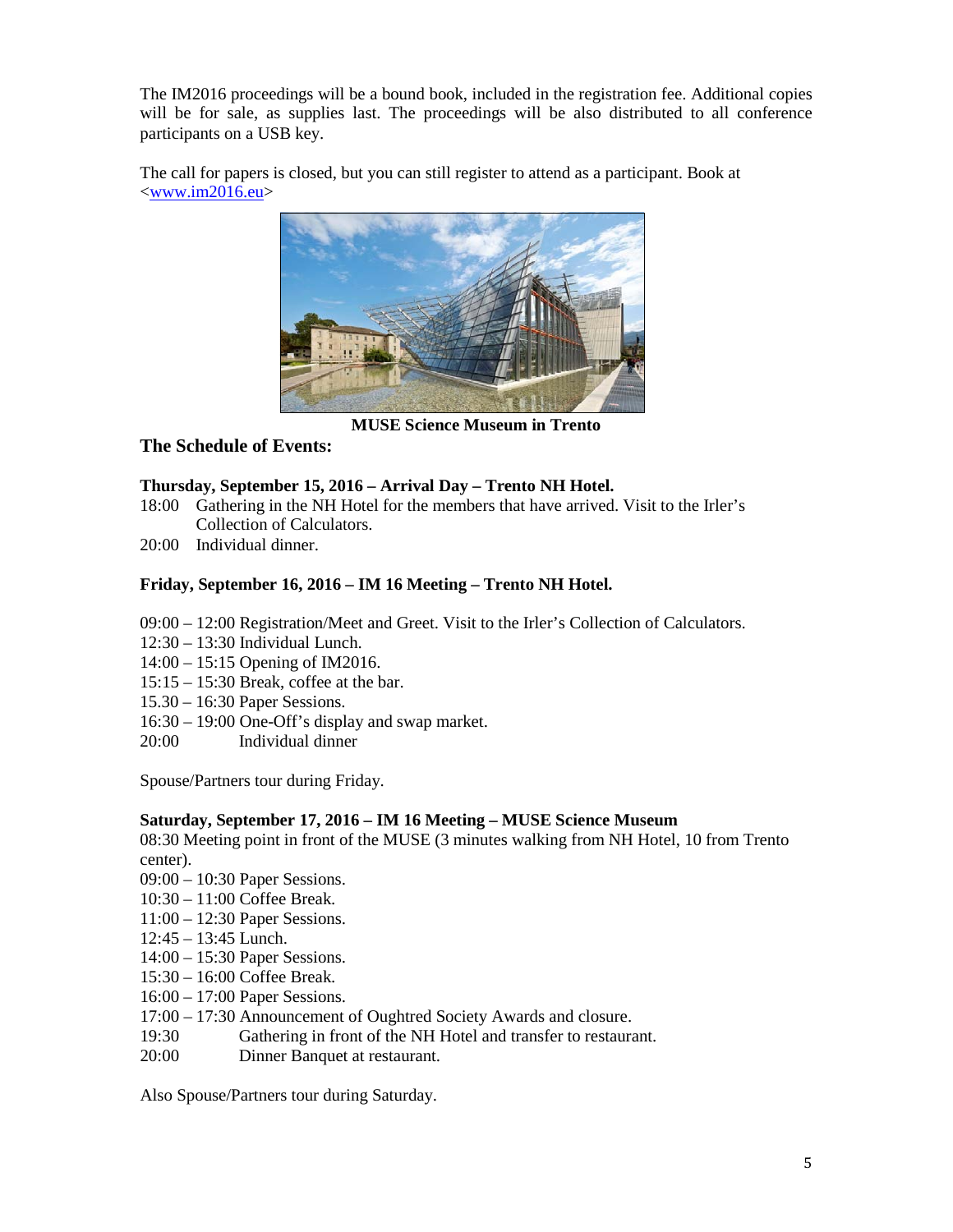

A museum would not be complete without a display of dinosaur bones. It would also be incomplete without a display of old calculating devices, for these are the fossils of today!

#### **Sunday, September 18, 2016 – MUSE Science Museum**

- 09:30 Meet at the MUSE.
- 10:00 Guided Tour begins.
- 13:00 Individual lunch.

Afternoon additional activities to be arranged for Sunday afternoon on request.

### **The Technical Program:**

- Cesare Baj Forty years of activity of an Italian slide rule designer
- Cesare Baj Babylonean logarithms
- Andrea Celli Some particular Italian Slide Rules
- Andries de Man Correlation machines
- José Fernandez The IGN Logarithmic Circle Studying a Masterpiece
- Stefan Heimann Slides Rules for the use in Civil Hydraulic Engineering
- Wolfgang Irler About the Polish G. Gerlach Seller of technical instruments
- Klaus Kühn Collectanea de Logarithmis
- Timo Leipälä Armand Hammer and Russian slide rules
- Nicola Marras Our Treasure is a World Treasure
- Nicola Marras Too Weak To Survive
- David Rance The Lost Scales of Unknown Riches
- Andrea Ruggeri Paolo Ballada de Saint Robert and His Hypsologista
- Marc Thomas From a Slide Rule Collection to a Ph.D. Thesis
- Nathan Zeldes Disseminating the History of Computing: a Personal Look

#### **Traveling to Trento:**

The city of Trento is reachable by train from the North from Munich and Innsbruck and from the South from Verone. Trento is also on the east-west mainline running from Milan to Venice. The same is valid for the autoroute connection, from North via the Brenner Pass on the Austrian border and from South from Verona, and on the crossing of E45 autoroute and E70 from Trieste to Torino.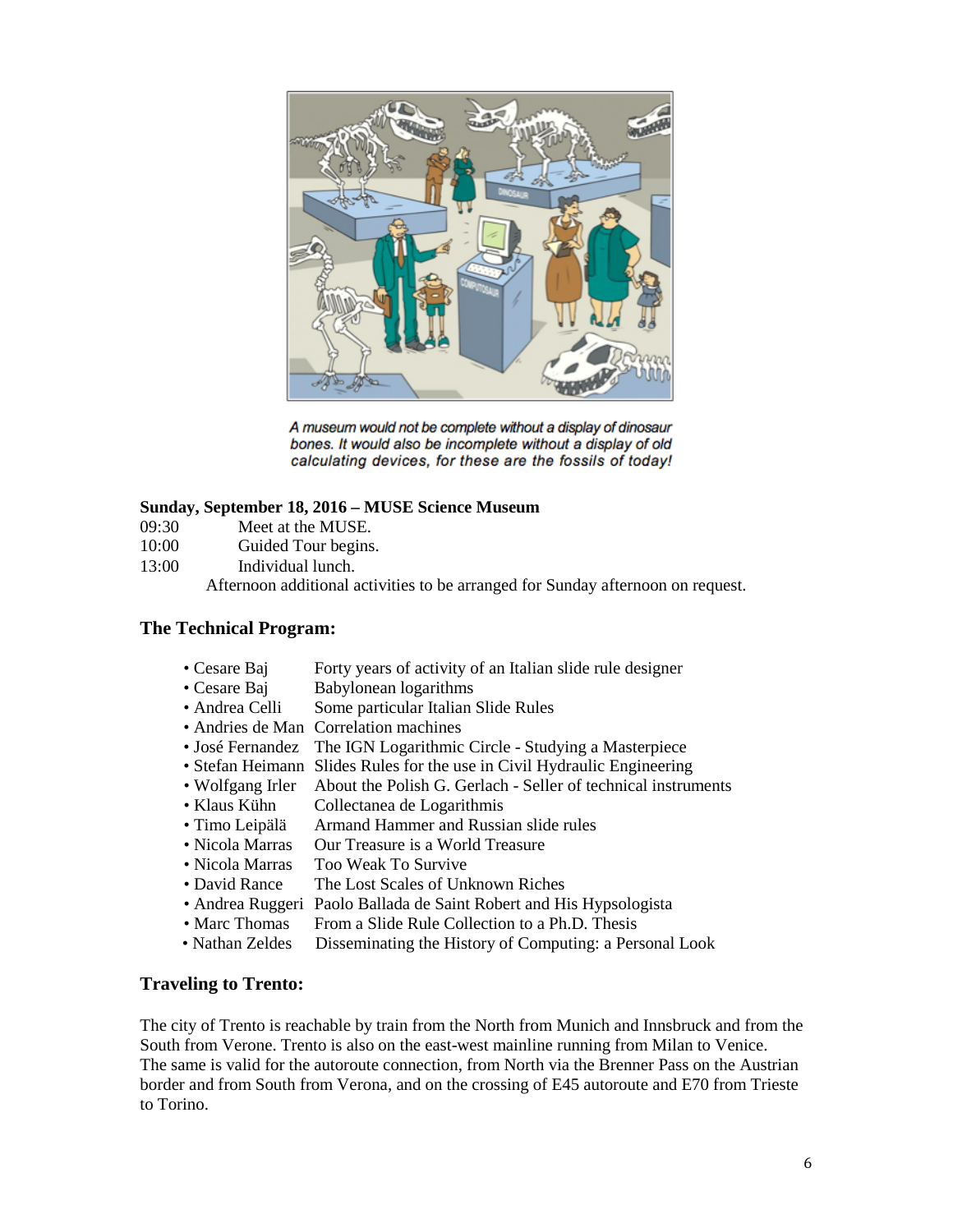The international Verona Airport is at a distance of 98 km from Trento. Taxi cost is about 150 $\in$ duration 1 hour. A bus shuttle may be reserved in advance for a cost of  $40 \in$ . In train you pay  $22 \in$ plus 15 min/6€ for the airport-to-station shuttle. Car rental goes from  $40 \text{€day}$ .

The nearest alternatives are Innsbruck and Bergamo airports, which has flights from London and the Netherlands. The Munich airport is best for flights originating outside of Europe. All are well connected by train with Trento.

## **Hotels:**

The NH Hotel had reserved a block of regular luxury rooms until July 1st, 2016. Contact the hotel to book a standard price room or you may book a room in the surroundings. Komodo apartments is 50 meters from NH Hotel, and the center of the town is 10 minutes walking from the MUSE. Members with a car can look at the beautiful resorts 3 to 4 kilometers from the center of the town. Useful links are:

[<www.nh-hotels.it/hotel/nh-trento>](http://www.nh-hotels.it/hotel/nh-trento) <www.komodoapartments.com> [<www.grandhoteltrento.com>](http://www.grandhoteltrento.com/) [<www.villamadruzzo.com>](http://www.villamadruzzo.com/) [<www.aquiladoro.it>](http://www.aquiladoro.it/)

### **Trento & Surroundings:**

The distinctive building style of the town is born from the fact that this area truly shares Italian Renaissance, Slavic and Germanic influences. The city center is small, mostly Late Medieval and has been meticulously restored and the original pastel colors and wooden balconies are delightful.



The most important buildings to see in Trento include:

- Duomo (Cathedral of Saint Vigilius), a Romanesque-Gothic cathedral of the twelfththirteenth century.
- Piazza del Duomo, on the side of the Cathedral, with the Baroque Fountain of Neptune (Fontana di Nettuno) built in 1767-1768.
- Church of Santa Maria Maggiore (1520), covered in red marble, it is the site of the preparatory congregations of the Third Council of Trent (April 1562 – December 1563).
- Castello del Buonconsiglio, with architecture dating back to the 13th Century.

In the northeastern part of Trentino, you have the breathtaking Dolomites in the Fassa Valley, west of the Adige Valley you see the Brenta Dolomite.

Garda Lake is about one hour away from Trento center, whereas smaller lakes, like Caldonazzo Lake or Levico Lake, are within a 30-minutes reach. They offer sightseeing there, along with bathing and wind-surfing. Nearby is Gardaland, a big Disneyland-like theme park for aftermeeting tourism with children.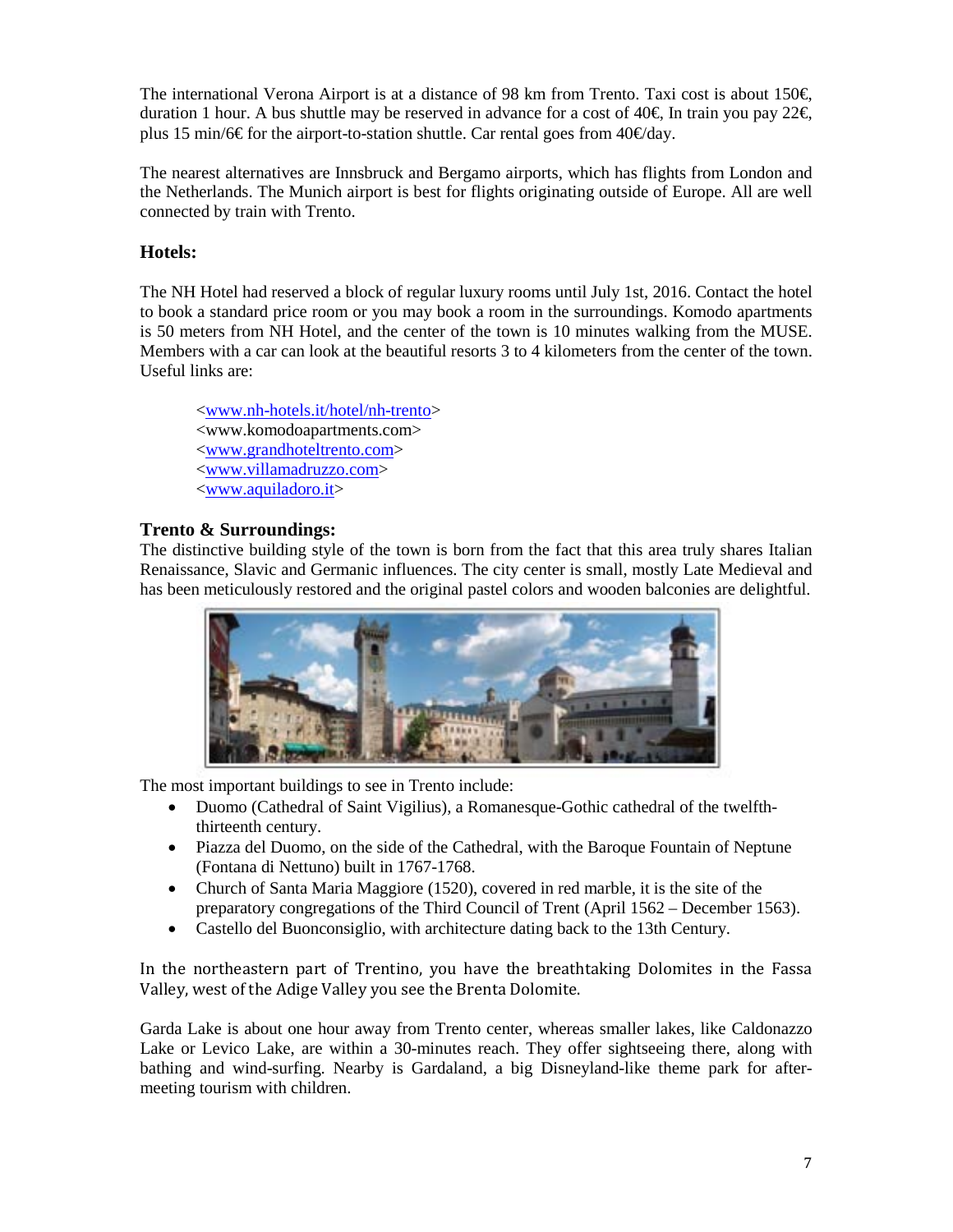Ferryboats to Limone sul Garda may evoke Goethe's "Kennst Du das Land, wo die Zitronen blühn.." (Knowest thou where the lemon blossom grows,..) and invite to a beach walk.

Continuing, one passes Gardone with Gabriele D'Annunzio's controverts Vittoriale, one of the Big Italian Gardens. A bit further away lures Sirmione to the Grottoes of Catullus and an archeological tour with breathtaking views.



As a part of the community of Trento, the Monte Bondone, the mountain of Trento, is accessible by climbing the serpentine road up to 1600m and then taking a chairlift to the 2000 m peak.

Bolzano, 50 km north of Trento, and all of South Tyrol, are big tourist destinations. A recent exhibition at the Museum shows the remains of the so-called "Iceman Ötzi", a 500 year-old mummy found preserved at the edge of a melting glacier.

Verona and Venezia could complete a visit

to the Trento meeting. Venezia is a one-day trip by train (2 hours). By car the time is almost the same, taking into account the difficulty in parking there. For overseas visitors, Venice is almost a must: Collectors should consider justifying a short Venice stay before or after IM2016. The Architectural Biennale is impressive.

Rovereto is home of the famous Futurist Painter Fortunato Depero, to whom is dedicated a local Museum. Together with the internationally renowned Museo di Arte moderna e contemporanea di Trento e Rovereto, MART, it could be an excellent attraction for the accompanying partners. The Italian War History Museum in the central Castle of Rovereto exhibits objects and documentation about the First World War.

### **Partner program (preliminary)**

Trento and its surroundings offer so many different attractions for the tourist that any fixed selection for the Partner Program could never satisfy all interests. For this reason we propose that attendees and guests reserve and purchase Trento-Rovereto-Cards during registration for each accompanying persons (children under 18 free). A list of 25 sightseeing places is contained in the Card's Brochure.

Those who'd like to coordinate their sightseeing with others may make arrangements during the first Friday meeting. Registration personnel will be available to help with arrangements. A special guided tour to the Castel Buonconsiglio will may also be available for participants.

### **Useful Links to Attractions**

<www.visittrentino.it> [<www.visitrovereto.it>](http://www.visitrovereto.it/)  $\langle$ www.mart.tn.it>  $\langle$ http://fassa.com>

<www.comune.limonesulgarda.bs> [<www.schreibmaschinenmuseum.com>](http://www.schreibmaschinenmuseum.com/) [<www.bolzano.net>](http://www.bolzano.net/) <www.labiennale.org/en/biennale> [<www.gardalake.com/place/gardaland-theme>](http://www.gardalake.com/place/gardaland-theme)

> **We look forward to seeing you in Trento!** Nicola & Wolfgang

*Reported by Nicola Marras and Wolfgang Irler*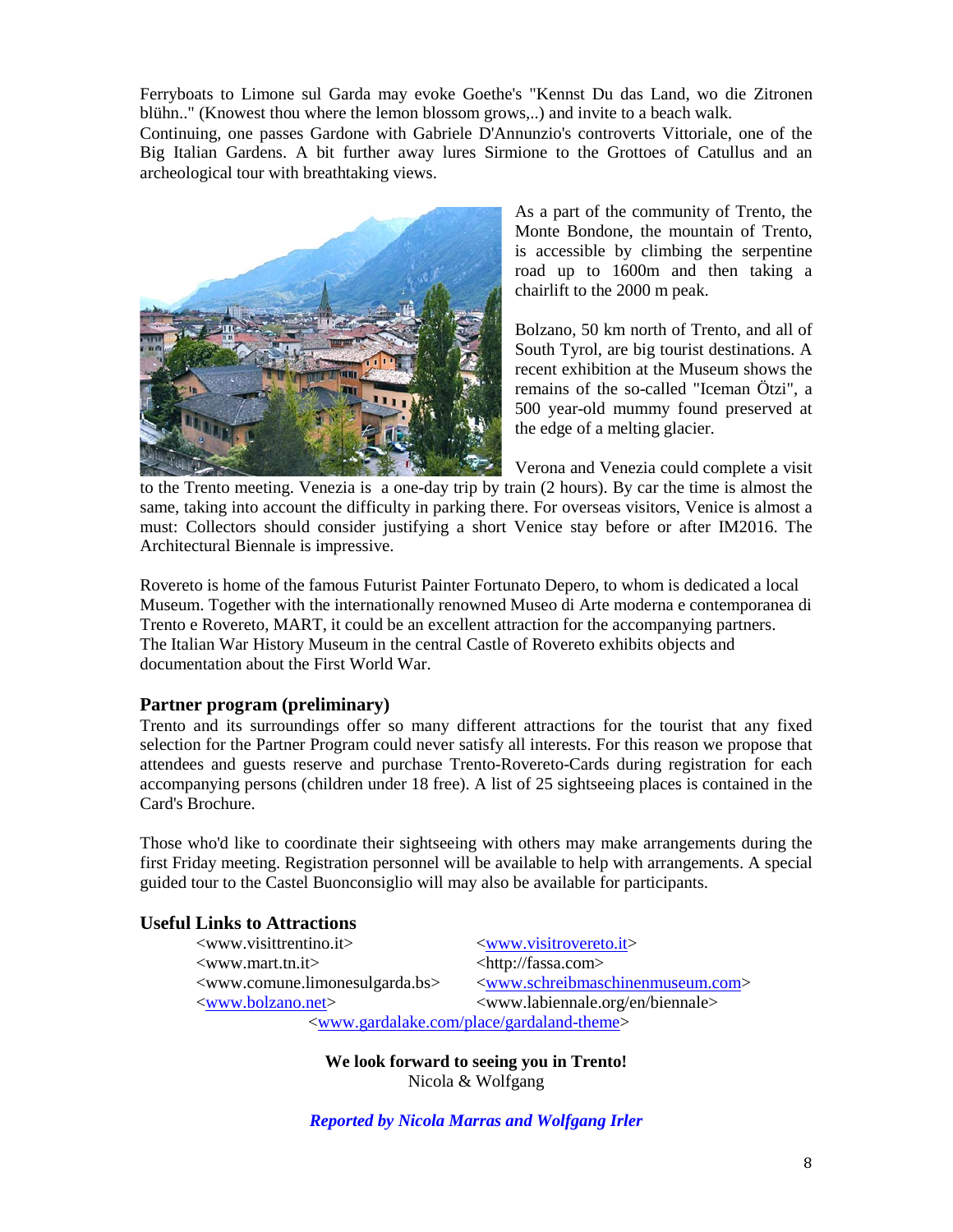#### **The Fall 2016 & Spring 2017 OS Journals ............**



David Sweetman reported that the *Fall, 2016 issue of the OS Journal* is near going to press. Below is a list of the articles and their authors. Note that there are ten technical papers in this issue as well as a message from the President of the Oughtred Society and updates for meetings.

### **Technical Papers in the Fall 2016 Issue of the Journal of the Oughtred Society**

Farewell from the Hemmi Roids Ted Hume World's Largest Bibliography Detlef Zerfowski Damien Slide Rules Ian Lodge Crompton – Gallagher: Boiler Efficiency Calculator Stephan Weiss Tavernier-Gravet and Marc Thomas Marc Thomas A Poor Man's Collection Roger Dollarhide The Hemmi 154 Richard Hughes More on Sterling Adders David Riches Kally Slide Rule Nathan Zeldes Slide Rules Made in Spain Jose G. Fernández

David reports that the *Spring, 2017 issue of the OS Journal* is also in good shape with the following papers tentative:

Jan Jósef Baranowski -- Life and Machines Valery Shilov/Sergey Silantiev The S.O.C. LATOR David Sweetman Calibration of a conventional slide rule Marion Moon Wrong Way Round! David Rance The OC Calc David Sweetman The Chinese SPC Slide Rule Simon van der Salm The Pickett N525 Simon van der Salm The Limpert Board Simon van der Salm

Authors are encouraged to contact David Sweetman at[: d-dsweetman@att.net](mailto:d-dsweetman@att.net) with proposals for additional papers.

#### *Reported by David Sweetman*

#### **Report from Membership Secretary: Clark McCoy ............**

Ten new members joined the Oughtred Society in April, May, June and July. They are:

| Adams, Steve    | Erning, Joseph     |  |
|-----------------|--------------------|--|
| Austin, Pat     | Foti, Anthony S.   |  |
| Briman, Richard | Keith, Gordon      |  |
| Benson, Michael | Shir, Willis       |  |
| Byrd, Matthew   | Shubinski, Raymond |  |
|                 |                    |  |

Welcome to The Oughtred Society. Congratulations to our new members. We hope that you enjoy the rewards of your OS membership, and encourage you to join in Oughtred Society activities.

**REMINDER:** To old members, if you have not renewed your membership yet, it is easy to do. Make sure that you get the Spring issue of the Journal of the Oughtred Society at the time it is first issued, which is very soon. The type has been set and sent to the printer. To renew your membership, just go to the Oughtred Society homepage at:

<**http://www.oughtred.org/>**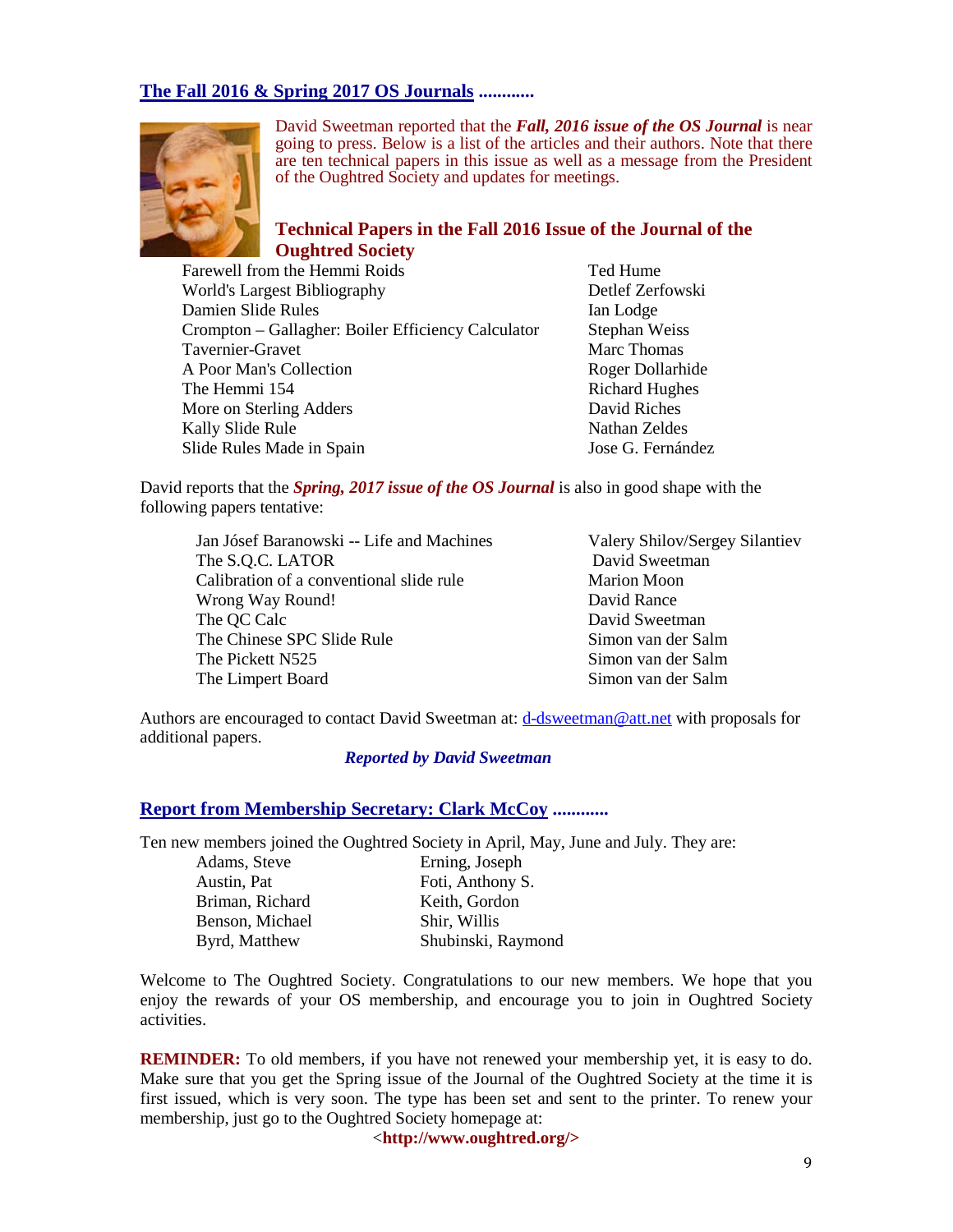and click on **"Membership"** and follow instructions. You can pay online by credit card or PayPal, or you can pay by check the old fashioned way.

*Reported by Clark McCoy*

## **Membership in the UK Slide Rule Circle .............**



All collectors of slide rules and other old calculating devices are invited to join the UKSRC. Just go to the web site at <http://uksrc.org.uk/>and navigate to the Skidstick and Slide Rule Gazette tabs for additional information. Membership includes the Skidstick which is issued several times per year. Membership costs 18 BP per year, and the annual Gazette costs an additional 22 BP a year for International subscribers. The Brits and Europeans pay a bit less. Payments can be made via PayPal.

## *Reported by Peter Hopp*

### **News from The German Deutschsprachigen Rechenschieber-Sammler .............**



Peter Holland reported that the Germanspeaking slide rule collectors meeting at the *Universität Jena* on April 23rd was a great success. Twenty-six collectors and 9 partners met for a very interesting meeting. Karl Kleine should be recognized for his special effort in organizing this meeting.

The technical program included:

| • Karl Kleine       | Rechenschiebers von Carl Zeiss Jena                              |
|---------------------|------------------------------------------------------------------|
|                     | (Carl Zeiss Slide Rules from Jena)                               |
| • Jacques Perregaux | Eine pythagoräische LOGA-Walze                                   |
|                     | (A Pythagorean LOGA Cylindrical Slide Rule)                      |
| • Hans Kordetzky    | Rechenschieber mit Zungeneinstellgetriebe                        |
|                     | (Slide Rules with Slide Setting Gear)                            |
| • Peter Holland     | Der Gelungene Auftritt (Rechenschieber in Sets und Brieftaschen) |
|                     | (The Perfect Presentation (Slide Rules in Sets and Wallets))     |
| • Otto van Poelje   | Eine neue Gunter-Scala                                           |
|                     | (A New Gunter Scale)                                             |
| • Dr. Günter Kugel  | Einlagen in Rechenschiebern                                      |
|                     | (Inserts in Slide Rules)                                         |
|                     |                                                                  |

There was also time set aside for informal exchanges between participants.

### *Reported by Peter Holland*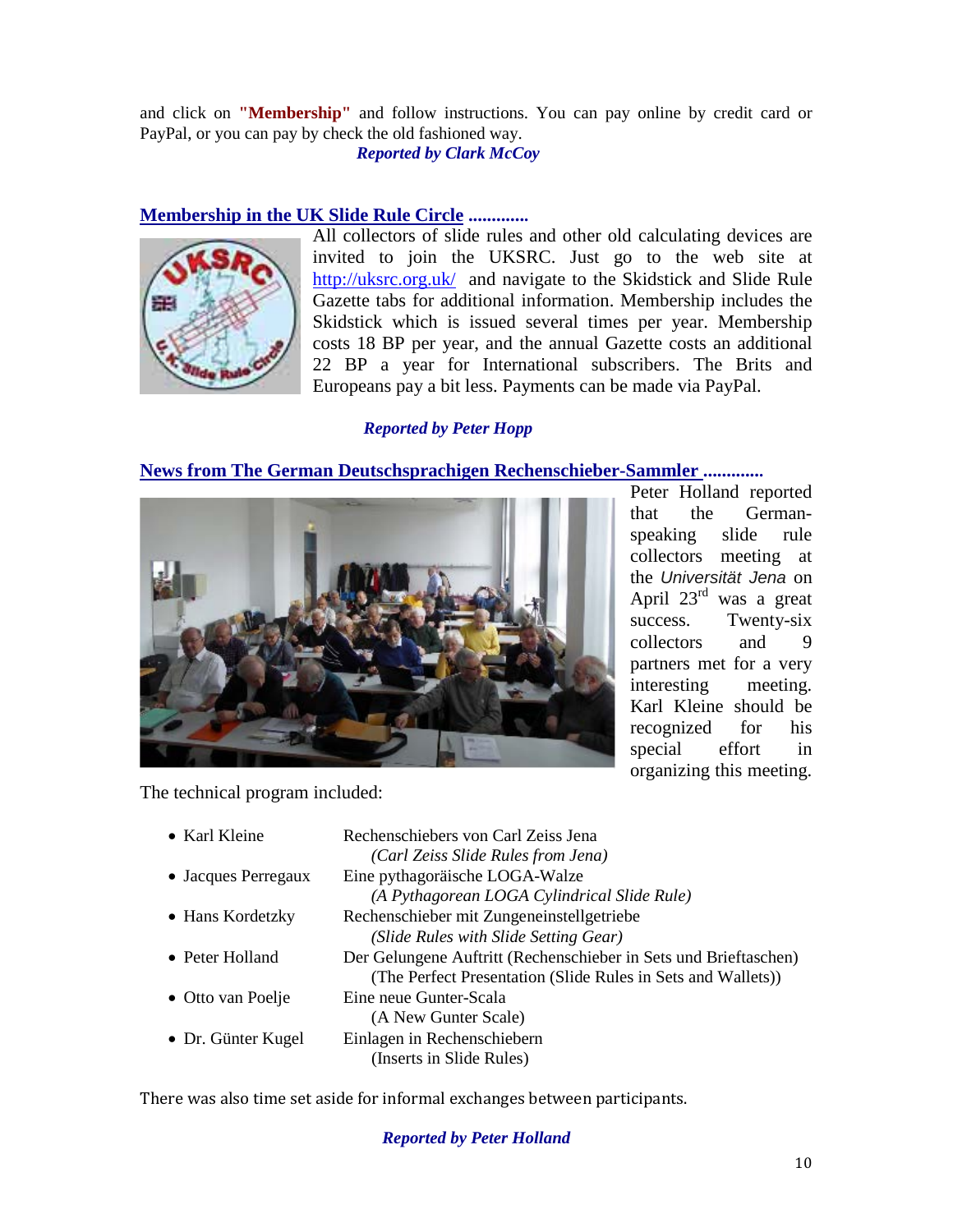## **Smartest Dog in the World Knows What a Slide Rule is For .............**

Although member Bob Solty's Jack Russell Terrier Lucky was born long after Simon and Garfunkel's "What a Wonderful World" became a popular song, he does know what a slide rule is for.

Lucky – who not only knows what a slide rule is for but explains logarithms in his book – proudly maintains the tradition Gene Hackman began in the movie Crimson Tide, when he described the Jack Russell Terrier as "the smartest dog in the world."

In Chapter 17 of his memoir *A Lucky Life*, Bob's dog writes about the Keuffel & Esser Log Log Duplex Decitrig® slide rule a neighbor gave his Dad (Bob) when he was a college student. The slide rule was a tip for shoveling snow after an Easter Sunday blizzard in 1970. The *Journal of the Oughtred Society* previously published the story on that, *A Tale of Three Slide Rules*, in 1998  $(v.7, n.2)$ .

From Lucky's book, we also know that Dad named his canary *Keuffel* after the Keuffel & Esser slide rule that he received from his neighbor after that Easter Sunday blizzard.

Lucky's book is available through Bob's website <http://www.bobsoltys.com/>

### *Reported by Bob Solty, the Mad Scientist*

#### **Nathan Zeldes On A Home Made Textile Slide Rule .............**

I posted this image to the OS Facebook page but no one reacted; and to my own timeline, where friend Nicola sent the response I quote. "Maybe someone can shed more light on this mysterious homemade device. If you use it, I attach a hi-res photo; people will need to see the scale captions to be of any use."



By the way, I share your (the newsletter editor's) mystification at the annoying NWOT Anthropologie Slide-Rule Dress, which keeps popping up in my eBay searches...

#### **Also from Nathan:**

We have the *Rarities Gallery* on the OS web site, which is chock full of amazing rare devices (especially the RRRR and RRR items); but it is kind of out of the way, and I doubt that people look at it as much as it deserves; especially as there is no telling which items are new since one last checked.